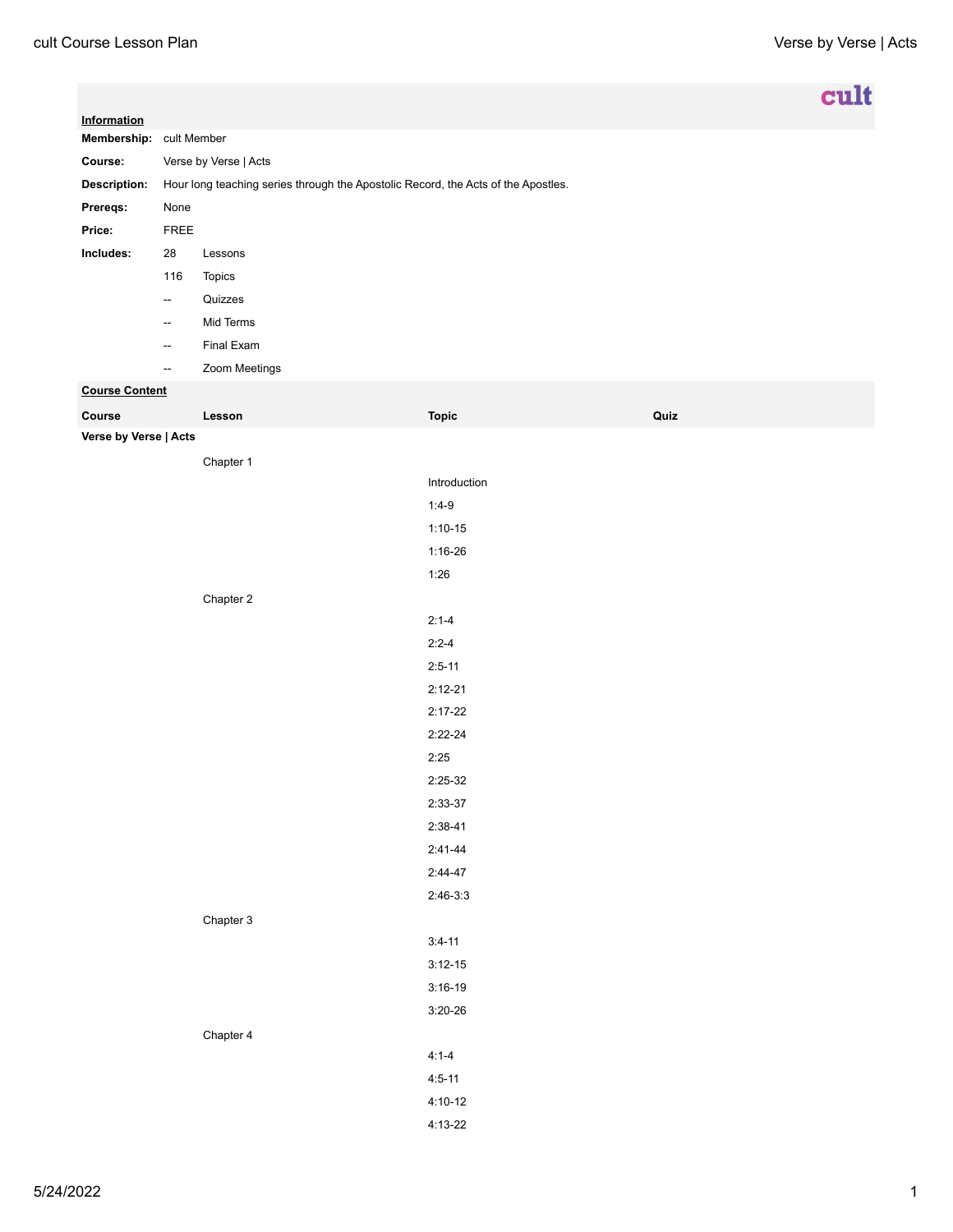|            | 4:23-28        |
|------------|----------------|
|            | 4:28           |
|            | 4:29-31        |
|            | 4:32-37        |
| Chapter 5  |                |
|            | $5:1 - 7$      |
|            | $5:7 - 16$     |
|            | 5:26-32        |
|            | 5:33-42        |
| Chapter 6  |                |
|            | $6:1-3$        |
|            | $6:3 - 7$      |
|            | $6:8 - 11$     |
|            | $6:12-15$      |
| Chapter 7  |                |
|            | $7:1 - 4$      |
|            | $7:4-5$        |
|            | $7:6-8$        |
|            | $7:9-14$       |
|            | $7:15-22$      |
|            | 7:30-34        |
|            | 7:35-37        |
|            | $7:38-45$      |
|            | 7:46-50        |
|            | 7:51-60        |
| Chapter 8  |                |
|            | 8:1            |
|            | $8:1 - 13$     |
|            | $8:14-23$      |
|            | 8:24-28        |
|            | 8:29-40        |
| Chapter 9  |                |
|            | $9:1 - 5$      |
|            | $9:6 - 22$     |
|            | $9:15 - 22$    |
|            | $9:23-43$      |
| Chapter 10 |                |
|            | $10:1 - 11$    |
|            | 10:13-16       |
|            | 10:29-43       |
|            | 10:39-41       |
| Chapter 11 |                |
|            | 11:1-18 Part 1 |
|            | 11:1-18 Part 2 |
|            | 11:19-26       |
| Chapter 12 |                |

5/24/2022 2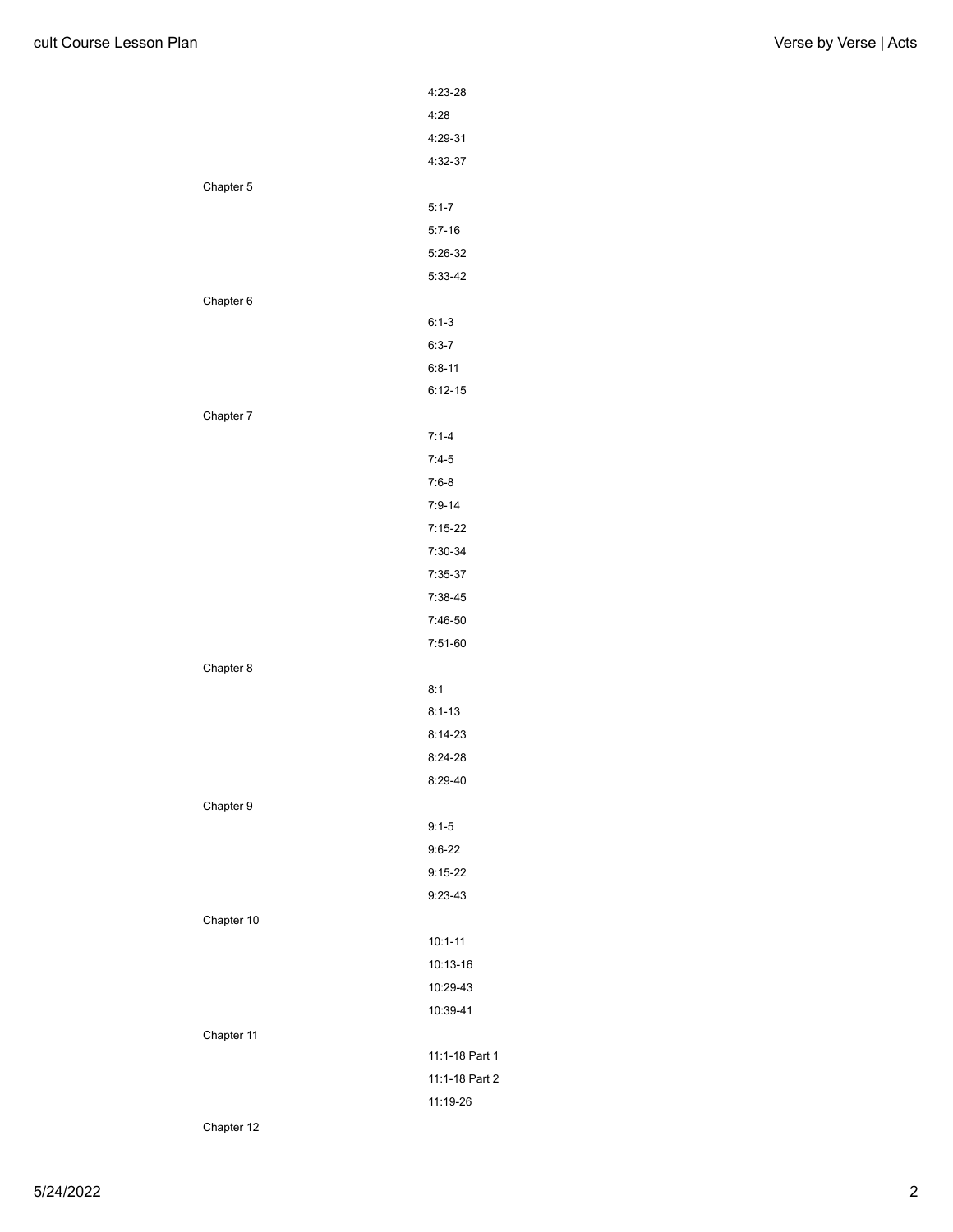|            | $12:1 - 4$    |
|------------|---------------|
|            | 12:5-19       |
|            | 12:20-13:1    |
| Chapter 13 |               |
|            | 13:2          |
|            | $13:2 - 11$   |
|            | 13:12-23      |
|            | 13:24-39      |
|            | 13:40-52      |
| Chapter 14 |               |
|            | $14:1-18$     |
|            | 14:19-22      |
|            | 14:23         |
| Chapter 15 |               |
|            | 14:24-15:4    |
|            | 15:5-13       |
|            | 15:13-21      |
|            | 15:22-41      |
| Chapter 16 |               |
|            | $16:1 - 15$   |
|            | 16:16-25      |
|            | 16:26-34      |
|            |               |
| Chapter 17 | 16:35-17:8    |
|            | 17:4-16       |
|            | 17:16-18      |
|            | 17:18-25      |
|            | 17:26-28      |
|            | 17:29-31      |
|            |               |
| Chapter 18 | 17:31-18:6    |
|            | 18:7-23       |
|            | 18:24-28      |
|            |               |
| Chapter 19 | 19:1-7 Part 1 |
|            | 19:1-7 Part 2 |
|            | 19:8-16       |
|            | 19:17-28      |
|            |               |
|            | 19:29-41      |
| Chapter 20 |               |
|            | $20:1 - 7$    |
|            | 20:8-28       |
|            | 20:28-38      |
| Chapter 21 |               |
|            | $21:1-9$      |
|            | 21:9-26       |